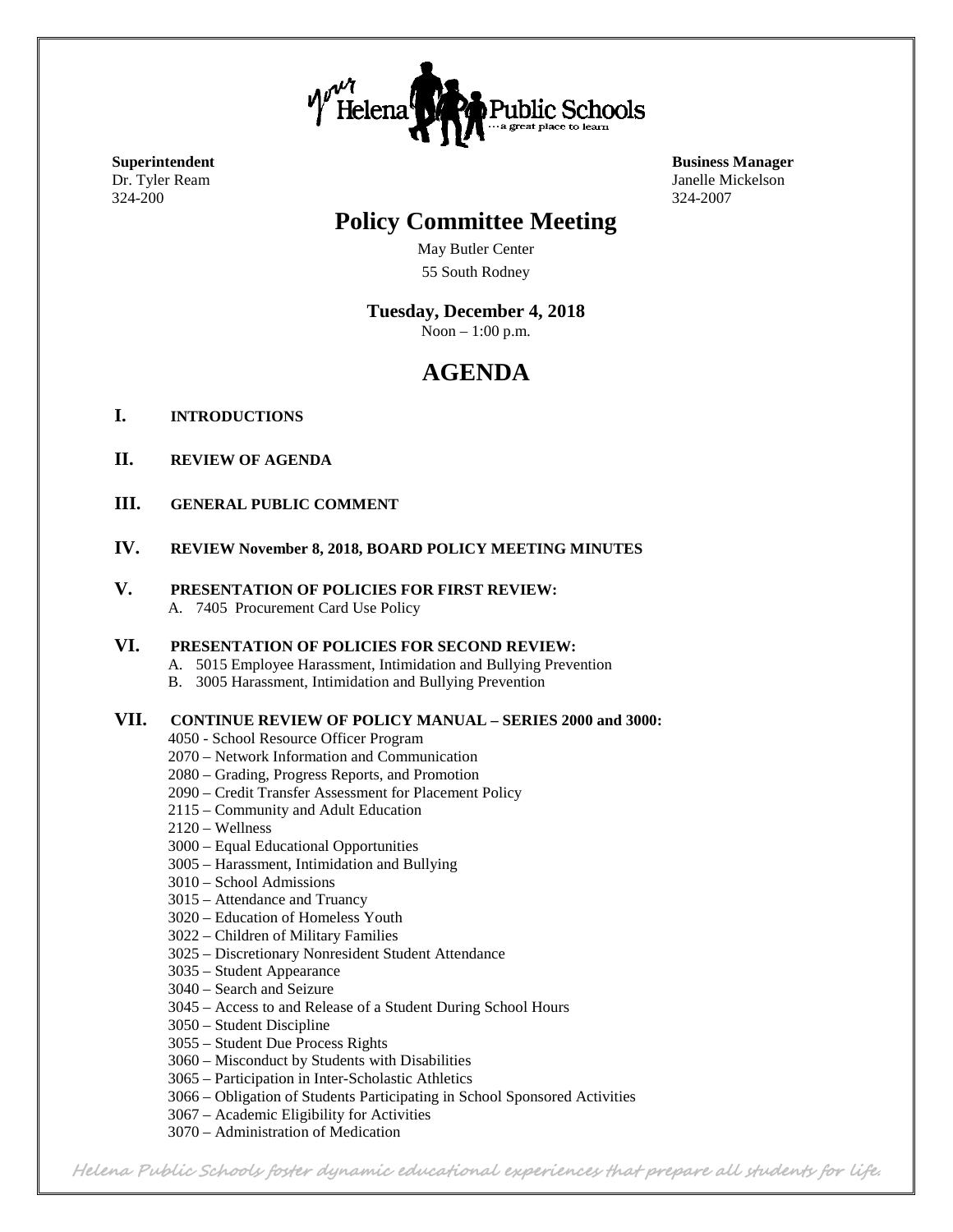- 3075 Student Charges, Fines and Fees
- 3080 Maintenance of Student Records
- 3085 Transfer of Student Records
- 3090 Receipt of Confidential Records
- 3097 Use of Video Monitoring Cameras
- 3100 Publications and Distribution or Posting of Materials
- 3105 Student Use of Buildings Equal Access
- 3110 Concussion Management
- 3145 Foreign Exchange Students
- 3150 Tobacco Free Schools
- 3155 Part-Time Attendance

## **VIII. SUPERINTENDENTS' REPORT**

### **IX. ADJOURNMENT**

### **NEXT MEETING:**

**Tuesday, January 8, 2019 - May Butler Center**

**Noon – 1:00 p.m.**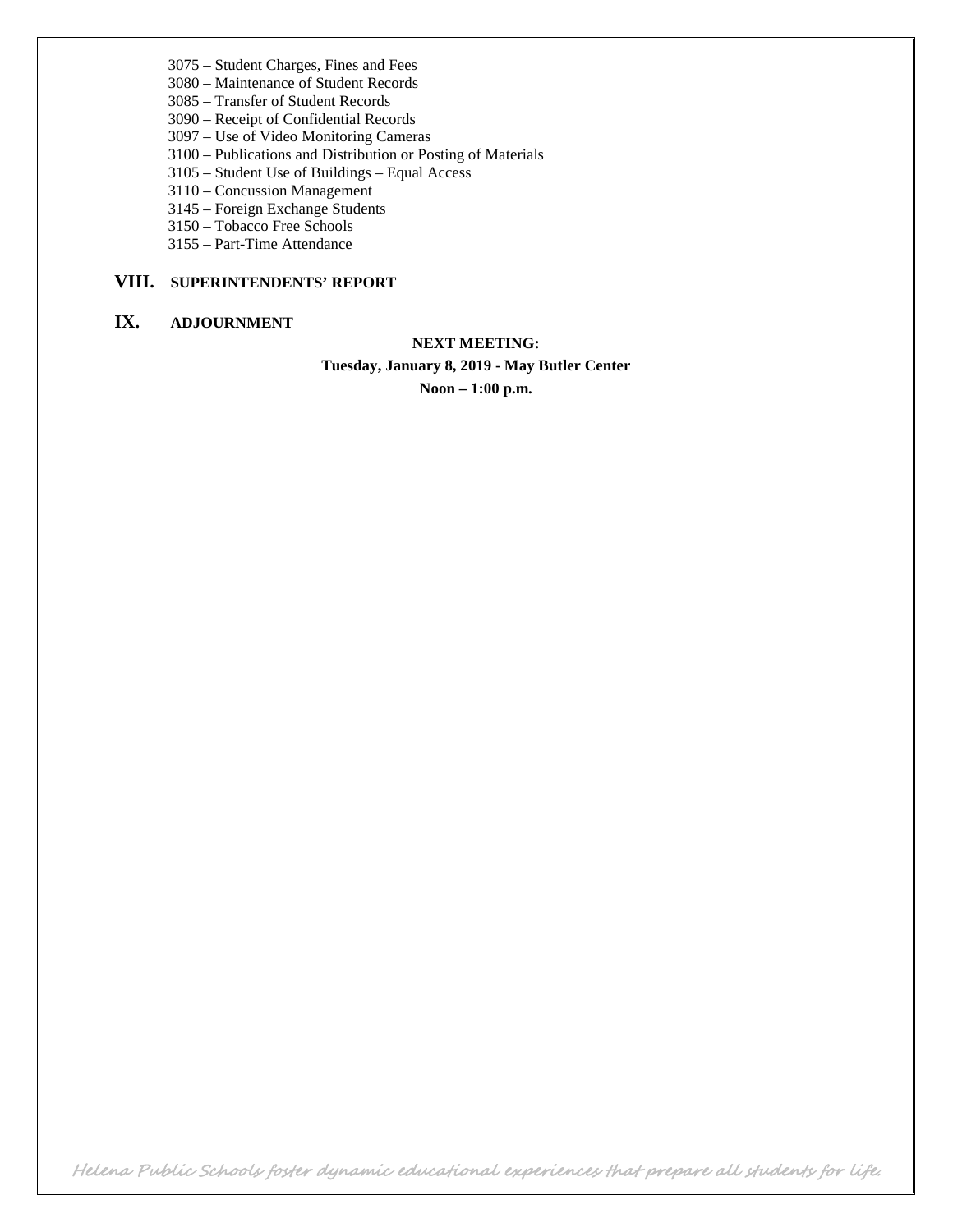

324-2001 324-2007

# **Policy Committee Meeting**

May Butler Center 55 South Rodney

**Tuesday, August 7, 2018** Noon – 1:00 p.m.

# **MINUTES**

**Present:** Luke Muszkiewicz, Committee Chair/Trustee Sanjay Talwani, Trustee Staff: Tyler Ream, Superintendent Josh McKay, Assistant Superintendent Barb Ridgway, Chief of Staff Elizabeth "Bea" Kaleva, Attorney Stacy Collette, Human Resources Director Jacqueline Young, Human Resources Administrative Assistant

I. INTRODUCTIONS Committee Chair, Luke Muszkiewicz, called the meeting to order at 12:04 p.m.

II. REVIEW OF AGENDA No change to agenda.

III. GENERAL PUBLIC COMMENT No public comment.

IV. REVIEW OCTOBER 2, 2018 BOARD POLICY MEETING MINUTES No changes.

V. PRESENTATION OF POLICIES FOR FIRST REVIEW:

- A. 5015 Employee Harassment, Intimidation and Bullying Prevention
- B. 3005 Harassment, Intimidation and Bullying Prevention

Chair Muszkiewicz opened the meeting with a review of the agenda and a request for public comment.

**Superintendent Business Manager** Dr. Tyler Ream Janelle Mickelson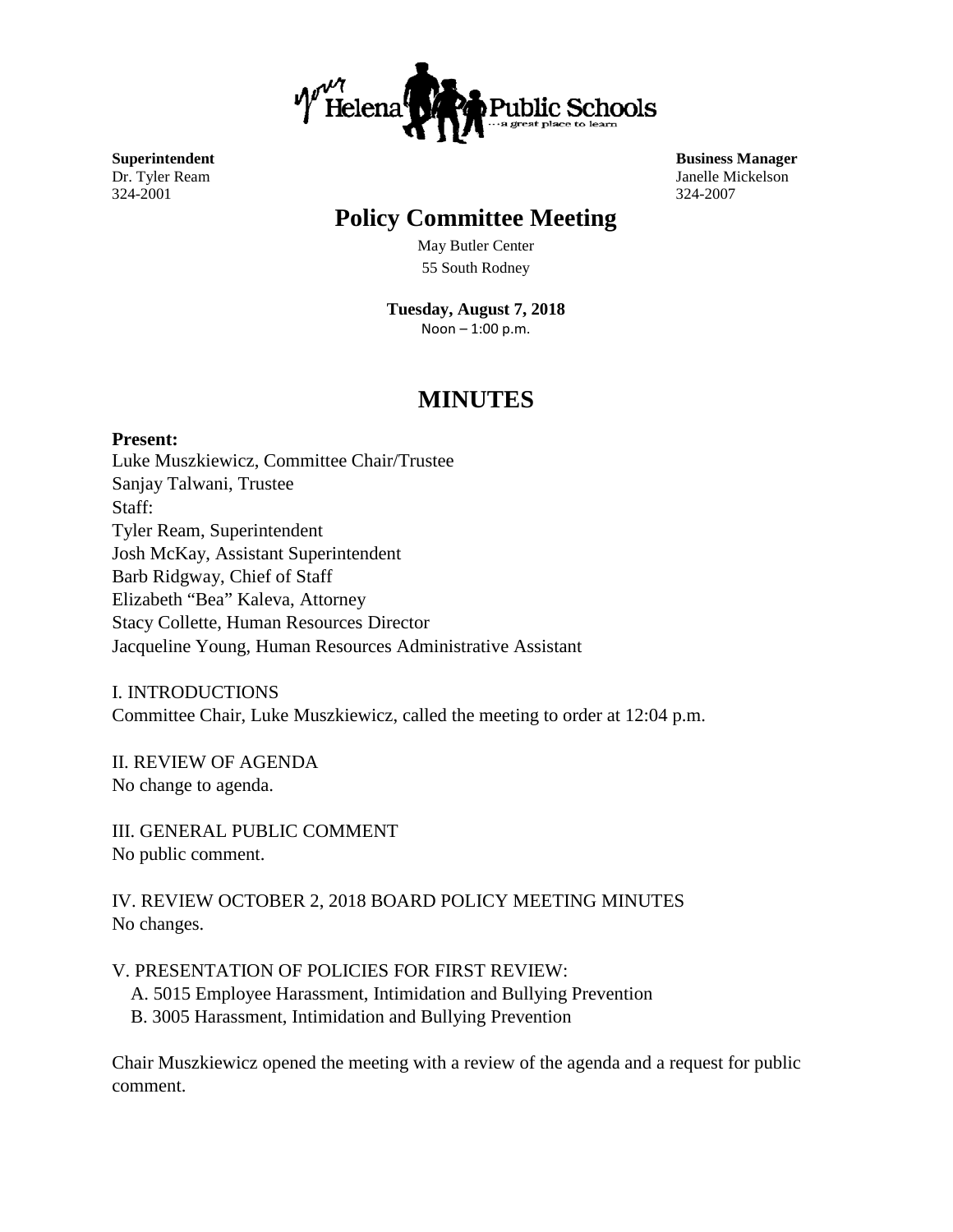

He initiated a discussion on bullying prevention and intervention strategies and asked Dr. Ream to review bullying incident data. Dr. Ream shared two years of PowerSchool data related to bullying and intimidation incidents and explained that if the incident went to the Principal it should be recorded in PowerSchool. If a report is made to an educator and the educator says, "I'll take care of it." and the incident is not reported to the Principal then it is not recorded in PowerSchool. He reiterated that minor incidents that are not targeted, repeated and deliberate and aren't referred to the Principal are not recorded in PowerSchool

Mr. McKay talked about how administrators handle complains from his experience and the steps that are taken not only to intervene but to prevent incidents. Mr. Muszkiewicz asked if all schools handled incidents the same way. Mr. McKay said that generally the response if pretty standard but there is also personal judgement involved because each incident can be different. Typically, a student or staff member will make a report, then a written response is taken, an investigation is undertaken which will determine what the response is and who needs to be involved. You work through each situation differently. You encourage development of a culture to prevent opportunities for incidents – for example the development of routines and patterns like reducing crowded lines – what we would call MBI strategies.

Mr. Muszkiewicz asked what expectations and training do we have for staff to deal with incidents that don't rise to the level of the Principal? When do we expect staff to intervene immediately versus referring them to the Principal. Mr. McKay described minor and major incidents and the response to each. This is an MBI strategy. He explained that some common sense is also involved as well, and that frequency can change minor incidents into major incidents.

Mr. Muszkiewicz asked if we were confident that bullying is being handled consistently on all of our campuses? Dr. Ream responded that no we aren't and this is an opportunity to review policies and practices. He further explained that it is important to understand that if a school has higher numbers of incidents versus another school it may, in fact, be the result of a stronger program of monitoring and responding to inappropriate behaviors. The adoption of these policies will necessitate a raising of the bar and the need to provide training.

Mr. McKay explained that the success of a policy like this is really dependent on how you communicate to staff and students. All parties have to be invested in the solution. Creating the civil culture is critical and it is difficult.

Dr. Ream that in his experience across three different states none of which have nailed this and have good consistent understanding of what bullying is and isn't. This is an area of improvement across the nation.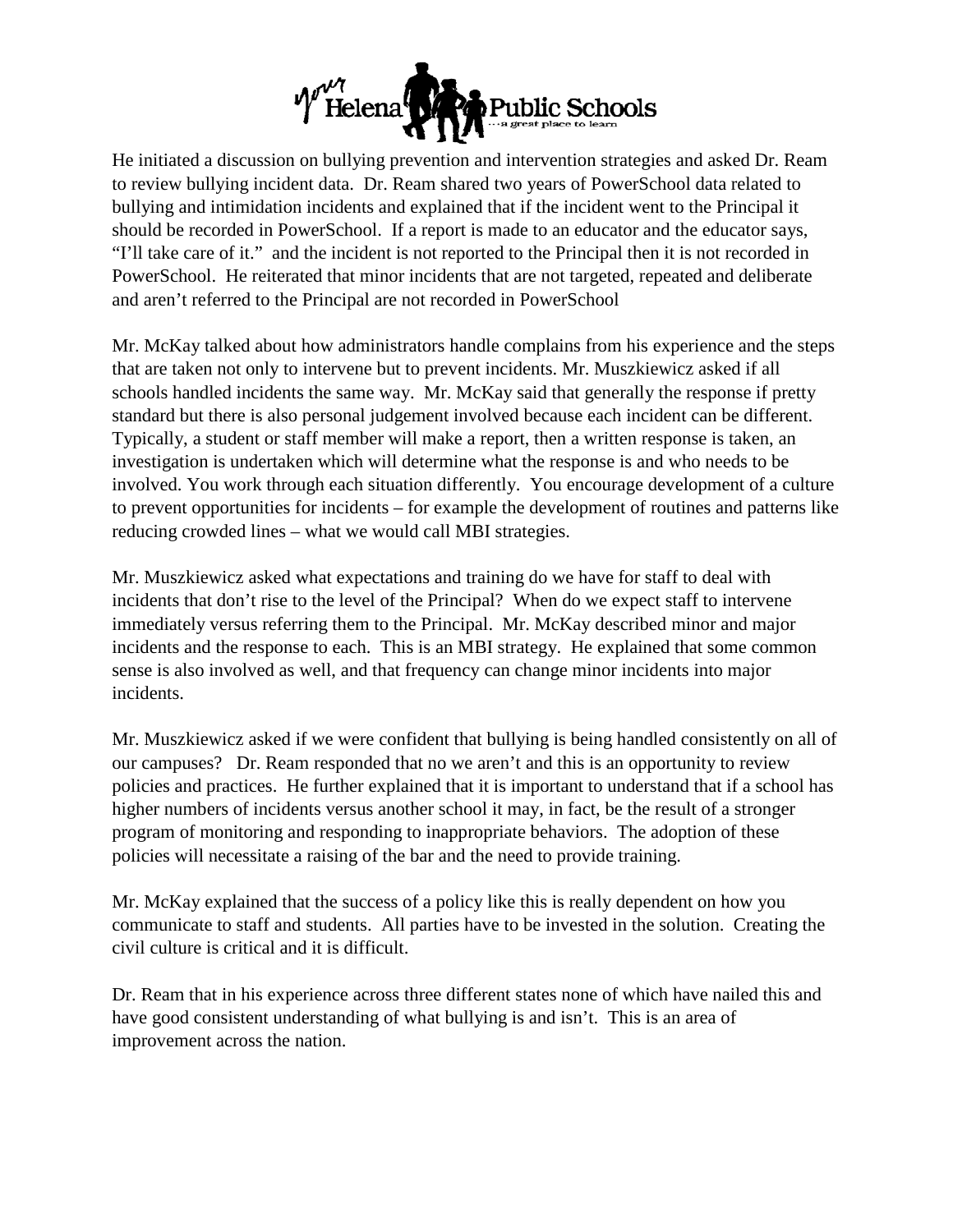

Mr. Talwani asked about developing procedures that define when we intervene and when we escalate. What is the follow-up plan and what is the timeframe for implementing the plan? There needs to be consistent guidance. Our current policies seem old, short and outdated. Teachers should know when they have to report and intervene. Is it the second time or the tenth time something happens – expectations need to be clear. There needs to be clarity regarding when things are reported and recorded so we have data and can track results.

Mr. Talwani believes there are things that happen that don't seem like bullying but are exclusionary and provided an example to illustrate what is seemed as harmless but is unintentionally excludes a student. He believes we need to be proactive and help everyone when they are being exclusionary and unwelcome without maybe recognizing it. We need a greater push to consistency and let teachers and parents know what their options are related to the policy and procedure and what the consequences are when an incident occurs. He suggested incentives for everyone doing their part and consequences for those that don't. In the end we rely on the administration to implement.

Dr. Ream shared that he understands Mr. Talwani's concerns. He further explained that he has seen state policies that are ultra-specific and detail first you do this and then you do this and in fact. It ultimately resulted in it almost becoming a fulltime job. Investigations for minor events sometimes took two days. There is a judgement call and it can be more aligned through training for sure. I have had situations that weren't bullying which is targets and repeated.

Mr. Muszkiewicz thanked Mr. Talwani for his perspective which he believes reflects the view of other Board members and he hopes the administration will use this process to evaluate what is happening and work toward consistency. He also asked about more detail regarding MBI and wondered if we talked about it in any of our policies. Ms. Kaleva said MBI is really driven by the administrators and where administrators truly believe in the process it goes well. Mr. McKay shared that MBI has evolved to become Positive Behavior Intervention Supports (PBIS) and what those changes look like. He further stated that he believes all administrators are really invested in their cultures and want them to be positive and supportive.

Mr. Muszkiewicz believes that administrators are invested in their school's culture but he believes there has been a lack of consistency and we need to make this a focus.

Mr. Muszkiewicz introduced the committee to the existing student policy and shared that he liked the widening definition of what bullying looks like and it encourages reporting and it compels other adults to intervene and report. He asked if we are compelling staff to intervene do we provide staff with the tools to do it.

Mr. Talwani shared the LA Unified policy and emphasized the need for follow-up, using a consistent form, a mechanism for seeing if a situation has improved and also a timeline. He also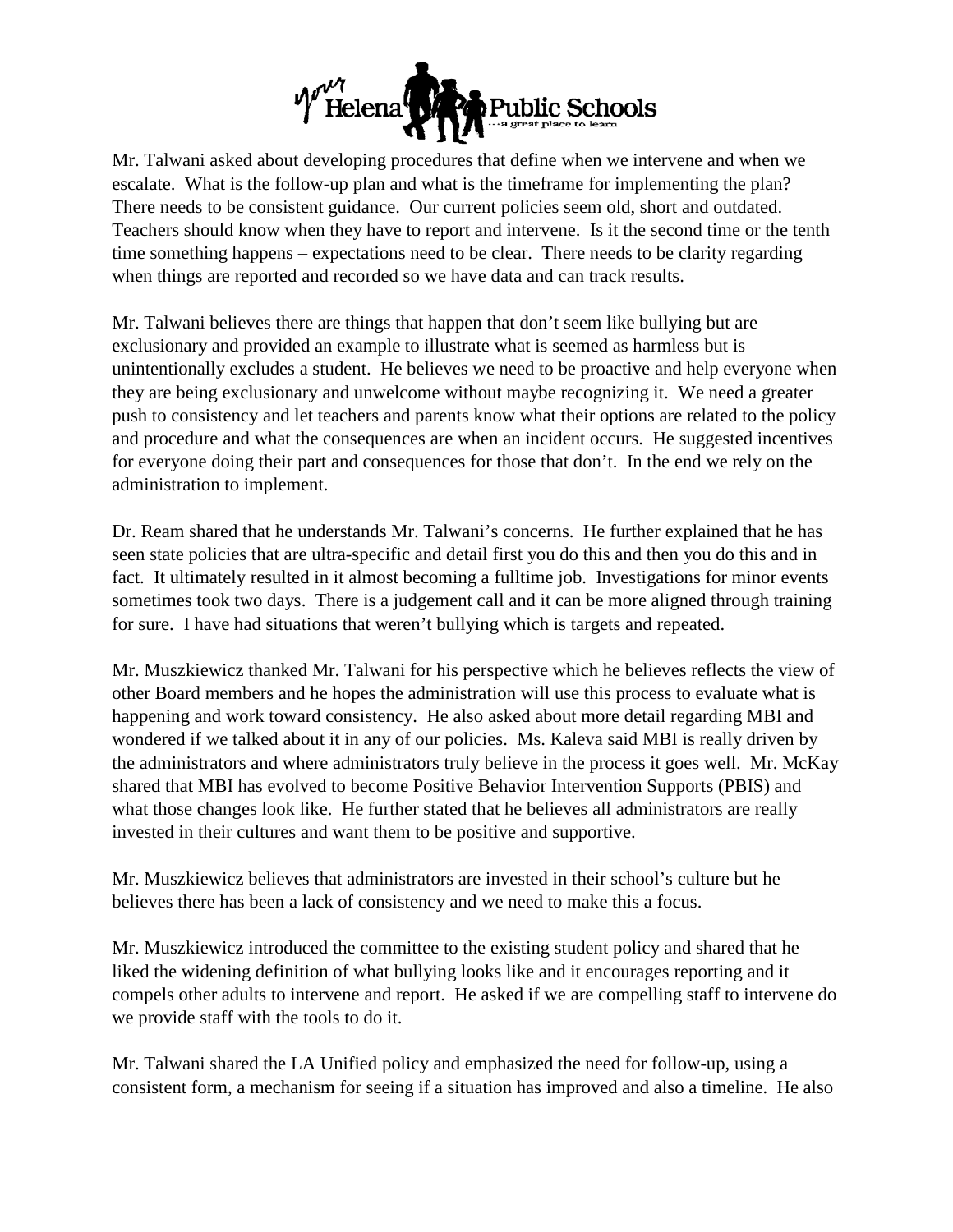

shared what hazing is and how it is addressed. There needs to be a message to staff and language included in handbooks that outline expectations. He shared some language from the LA policy that simply spoke to treating people with respect. Staff needs to know when to shut things down and not tolerate disrespectful behavior.

Mr. Muszkiewicz shared that he would like to move forward and discuss the specific policies. Ms. Ridgway provided background and shared that we have not had a staff policy that addressed bullying, harassment and intimidation. She further shared that Terry had concerns about the definition of District which was limiting. Ms. Kaleva agreed that the definition is limiting and that it would be in our interest to remove "The District" as a definition of jurisdiction. There was agreement to remove the other definitions are fine.

Ms. Kaleva said the language "interference with school purposes" has been stricken by the courts and that language needs to be revised. As currently written it is too vague.

Mr. Muszkiewicz shared that using the MTSBA policy as a baseline is a good start. Ms. Kaleva agreed and that this is a good start but we need to know if something is impacting your ability to learn or come to school and that we want to know so we can address the issue.

Mr. Muszkiewicz addressed Mr. Talwani's point regarding the following language, "The complainant shall be notified of the findings of the investigation and, as appropriate, that remedial action has been taken." Both believed this was an important component of the policy.

However, Ms. Kaleva reminded everyone that we don't share consequences with others unless it falls under guidance regarding sharing of consequences per Title IX and Section 504. You can't violate FERPA (Family Educational Rights Privacy Act). Examples of when consequences can be shared with a victim of bullying can be shared were provided. You can discuss remedial action when it directly applies to interaction between the perpetrator and the victim. For example, you can share the students will no longer be on the playground at the same time or will no longer ride the same bus. You can't share that the perpetrator was suspended or received other punishment.

Ms. Kaleva provided background on Title IX and 504 and the process for disclosing remedial action. We share the remedy but not the disciplinary action that doesn't impact the victim.

Mr. Muszkiewicz noted the error in numbering. Ms. Ridgway will amend the numbering. Mr. Muszkiewicz would prefer we align our numbering system with MTSBA. Ms. Ridgway will take care of this.

A discussion followed on making sure the policy doesn't apply to protected categories only. Following considerable discussion Mr. Talwani suggested the language be modified to say,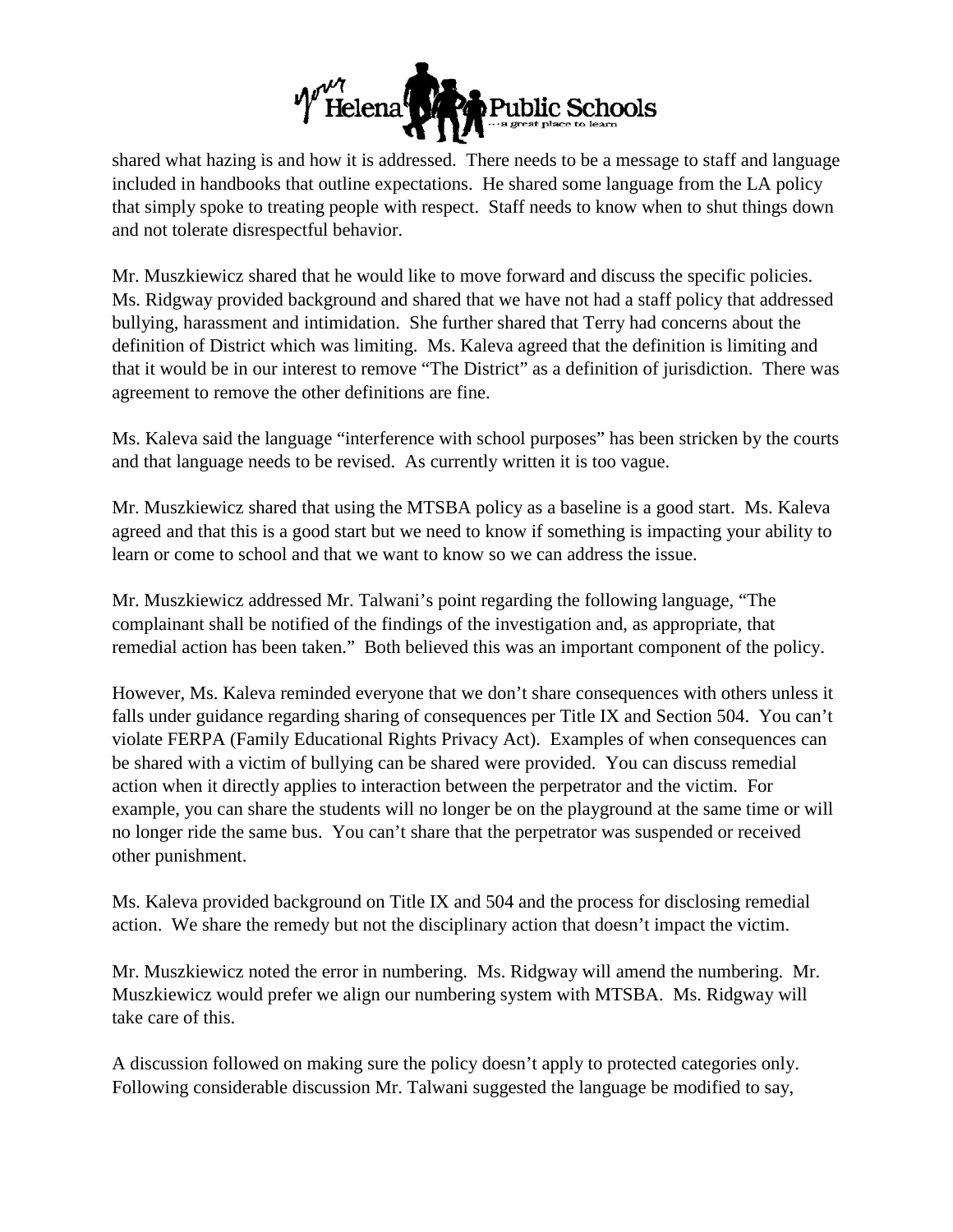

"based on but not limited to the following" and then list the protected categories…" There was consensus for the change.

Ms. Collette asked the committee to consider adding language in the staff policy that establishes reporting responsibility. Mr. Muszkiewicz sought clarification asking if she was suggesting that if you are a victim or if you are a bystander who observes bullying, intimidation or harassment you have a responsibility to report in both instances. There was general agreement that we would revise to include reporting language.

Mr. Muszkiewicz felt the group had made important changes to 5010. He suggested that if we made changes to 5010 that apply to 3005 we include them.

Mr. Talwani asked about adding timelines. Ms. Kaleva says we have a complaint policy that establishes timelines.

VI. ADJOURNMENT Committee Chair Muszkiewicz adjourned the meeting at 1:10 p.m.

## **NEXT MEETING:** December 4, 2108-May Butler Center Noon-1:00 PM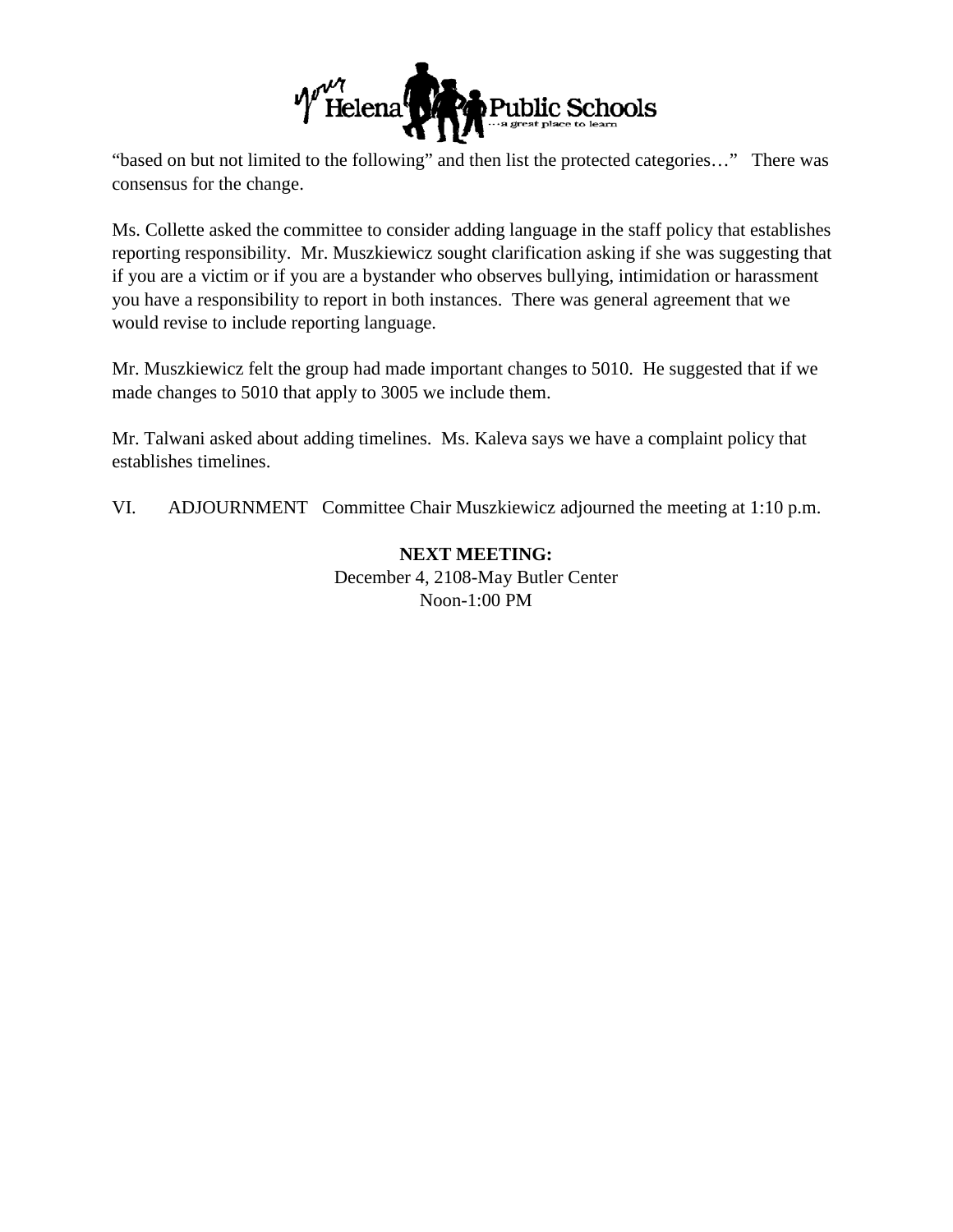### Helena **School District**

## **OPERATIONAL SERVICES** 7405

#### Procurement Card Use

The Board of Trustees permits the use of District procurement cards for actual and necessary expenses incurred in the performance of work-related duties for the District. A list of those individuals that will be issued a District procurement card will be maintained in the business office.

Procurement cards may only be used for legitimate District business expenditures. The use of procurement cards is not intended to circumvent any District policy on purchasing.

Users must take proper care of District procurement cards and take all reasonable precautions against misuse damage, loss, or theft. Any misuse, damage, loss, or theft must immediately be reported to the business office and to the appropriate financial institution. Failure to take proper care of procurement cards or failure to report damage, loss, or theft may subject the employee to financial liability.

Purchases that are unauthorized, illegal, represent a conflict of interest, are personal in nature, or violate the intent of this policy may result in procurement card revocation and discipline of the employee.

Users must submit detailed documentation, including itemized receipts for commodities, services, travel, and/or other actual and necessary expenses which have been incurred in connection with school-related business for which the procurement card has been used.

The Superintendent or designee shall establish regulations governing the issuance and use of procurement cards. Each cardholder shall be apprised of the procedures governing the use of the procurement card, and a copy of this policy and accompanying regulations shall be given to each cardholder.

The Business Office shall monitor the use of each procurement card every month and report any serious problems and/or discrepancies directly to the Superintendent.

| <b>Cross Reference:</b> | 7010 Purchasing<br>7020 | <b>Travel Allowances and Personal Reimbursement</b> |
|-------------------------|-------------------------|-----------------------------------------------------|
| Legal Reference:        | §2-7-503, MCA           | Financial reports and audits of local government    |
|                         |                         |                                                     |

Policy History: Adopted on: Revised on: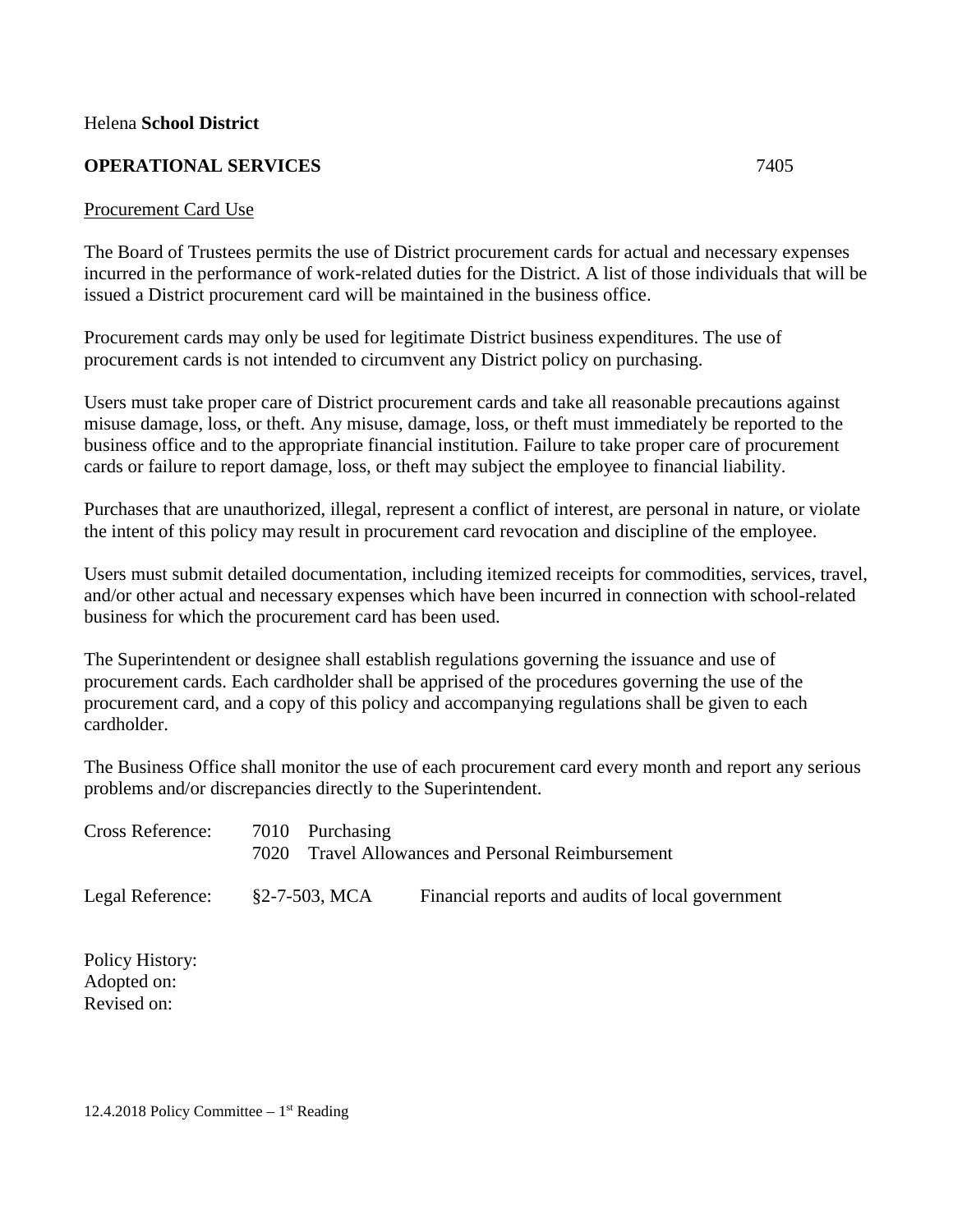## **Helena Public Schools 5010**

# **PERSONNEL**

# **Bullying/Harassment/Intimidation Prevention and Reporting**

 The Helena Public School District strives to provide a safe and civil working and learning environment. Bullying, harassment, intimidation, between employees or by third parties, are

- strictly prohibited and shall not be tolerated. This includes bullying, harassment, or intimidation
- 
- via electronic communication devices ("cyberbullying").

# **Definitions**

- The District expressly prohibits any form of harassment, intimidation or bullying based on but
- not limited to the following; race, color, religion, ancestry, creed, gender, sexual orientation,
- sexual identity, age, culture, marital status, national origin, political ideas, or perceived or actual
- gender identity, sexual orientation or disability.
- 1. "Third parties" include but are not limited to students, coaches, school volunteers, parents, school visitors, service contractors or others engaged in District business, such as School District Trustees, employees of businesses or organizations participating in cooperative work programs with the District, and others not directly subject to District control at inter-district and intra-District athletic competitions or other school events.
- 2. "District" includes District facilities, District premises, and non-District property if the employee is at any District-sponsored, District-approved, or District-related activity or function, such as field trips or athletic events, where the employee is engaged in District business.
- 3. "Harassment, intimidation, or bullying" means any act that substantially interferes with an individual's opportunities, work or learning performance, that takes place on or immediately adjacent to school grounds, at any school-sponsored activity, on school-provided transportation, or anywhere conduct may reasonably be considered to 28 be a threat or an attempted intimidation of a staff member / third party or an interference with school purposes or an interference with educational function, and that has the effect of:
- A. Physically harming an individual or damaging an individual's property;
- B. Knowingly placing an individual in reasonable fear of physical harm to the individual or damage to the individual's property; or
- C. Creating a hostile working environment.
- 4. "Electronic communication device" means any mode of electronic communication, including, but not limited to, computers, cell phones, PDAs, or the Internet.

# **Reporting**

If an employee feels that he or she has been the subject of harassment, intimidation or bullying or

11.8.2018 Policy Committee  $-1^{st}$  Reading 12.4.2018 Policy Committee –  $2^{nd}$  Reading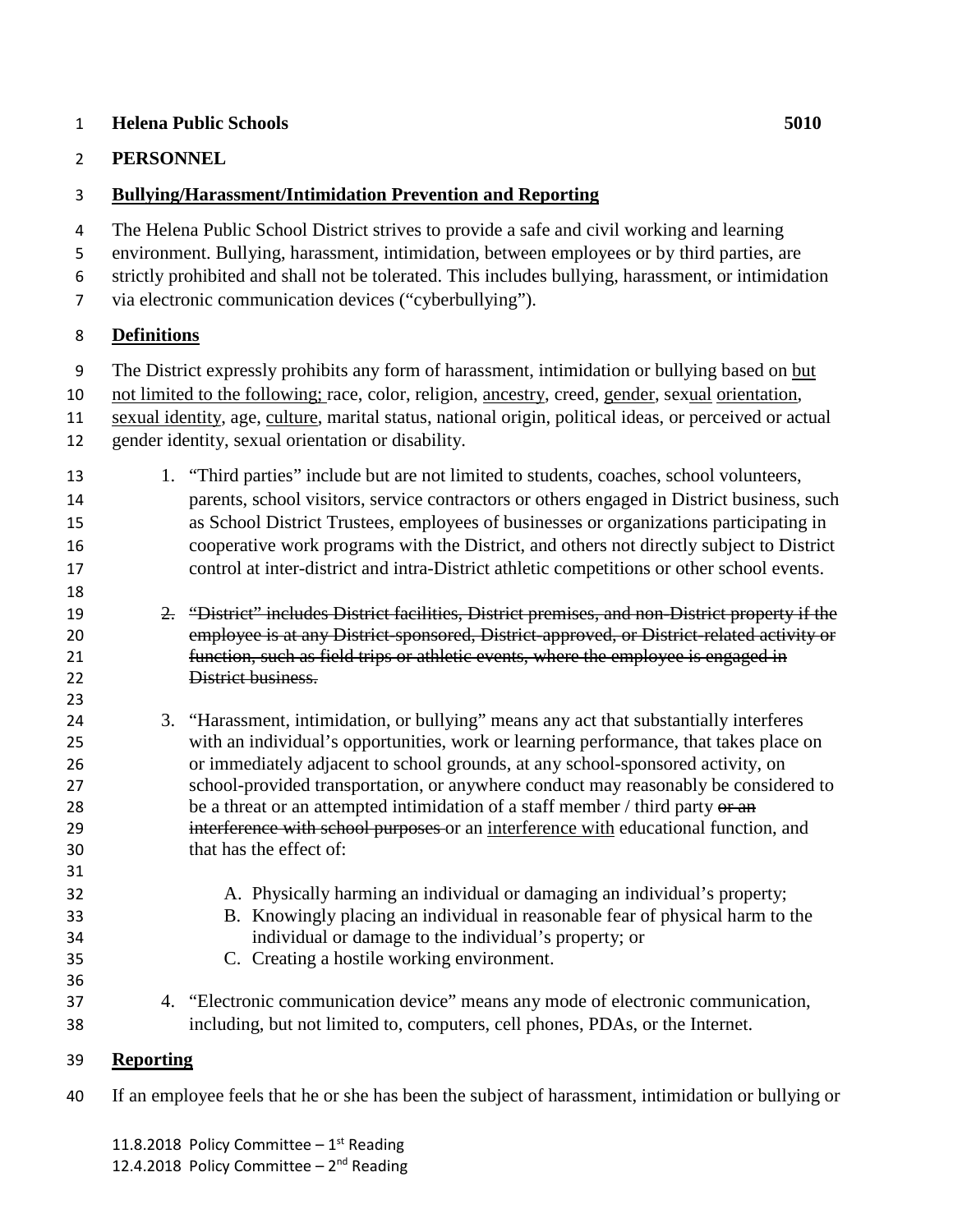has witnessed or become aware of harassment, intimidation or bullying in violation of these policies, he or she is encouraged to immediately report his/her concerns to the building principal or the District Administrator, who has overall responsibility for such investigations. Complaints 44 against the building principal or other supervisors shall be filed with the Superintendent.

- Complaints against the Superintendent or District Administrator shall be filed with the Board.
- 

 All complaints about behavior that may violate this policy shall be promptly investigated. Upon receipt of the complaint alleging harassment, Human Resources will take appropriate action to prevent the alleged conduct from continuing pending completion of the investigation. All complaints of harassment will be investigated as discreetly and confidentially as possible, but the District cannot promise anonymity to any individual. Employees are required to participate fully in investigations related to harassment, intimidation and bullying. No employee will be retaliated against for making a complaint in good faith or for participating in an investigation regarding a

violation of District policy.

 The complainant shall be notified of the findings of the investigation and, as appropriate, that remedial action has been taken.

# **Responsibilities**

- The District Administrator shall be responsible for ensuring that notice of this policy is provided
- to staff and third parties and for the development of administrative regulations, including reporting
- and investigative procedures, as needed.
- 
- All staff have the responsibility to maintain a safe environment for students to academically and

socially develop. Further, staff have a responsibility to report incidents. Educators and school

- staff can help prevent bullying by building strong relationships with students, intervening when
- signs of bullying are witnessed, and supporting a bullying prevention climate in the school.

# **Consequences**

 Staff whose behavior is found to be in violation of this policy will be subject to discipline up to and including dismissal. Third parties whose behavior is found to be in violation of this policy shall be subject to appropriate sanctions as determined and imposed by the District Administrator or the Board. Individuals may also be referred to law enforcement officials.

# **Retaliation and Reprisal**

 Retaliation is prohibited against any person who reports or is thought to have reported a violation, files a complaint, or otherwise participates in an investigation or inquiry. Such retaliation shall be

considered a serious violation of Board policy, whether or not a complaint is substantiated. False

charges shall also be regarded as a serious offense and will result in disciplinary action or other

- appropriate sanctions.
-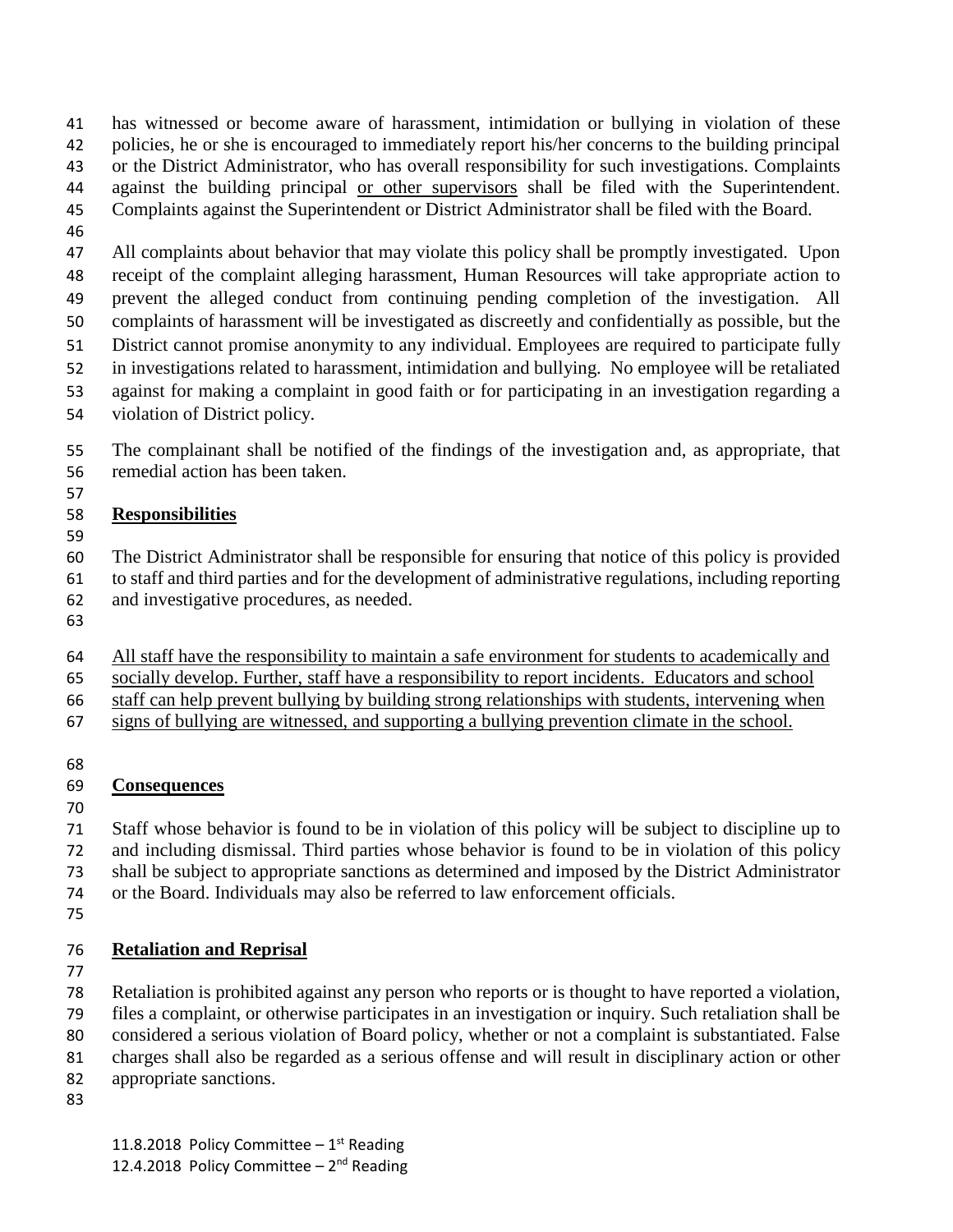| 84 | Legal References:        | $10.55.701(1)(g)$ , ARM Board of Trustees             |
|----|--------------------------|-------------------------------------------------------|
| 85 |                          | $10.55.801(1)(d)$ , ARM School Climate                |
| 86 |                          |                                                       |
| 87 | <b>Cross References:</b> | 3005 Harassment, Intimidation and Bullying Prevention |
| 88 |                          | Title IX                                              |
| 89 |                          | 504                                                   |
| 90 |                          |                                                       |
| 91 | Policy History:          |                                                       |
| 92 | Adopted on:              |                                                       |

Revised on: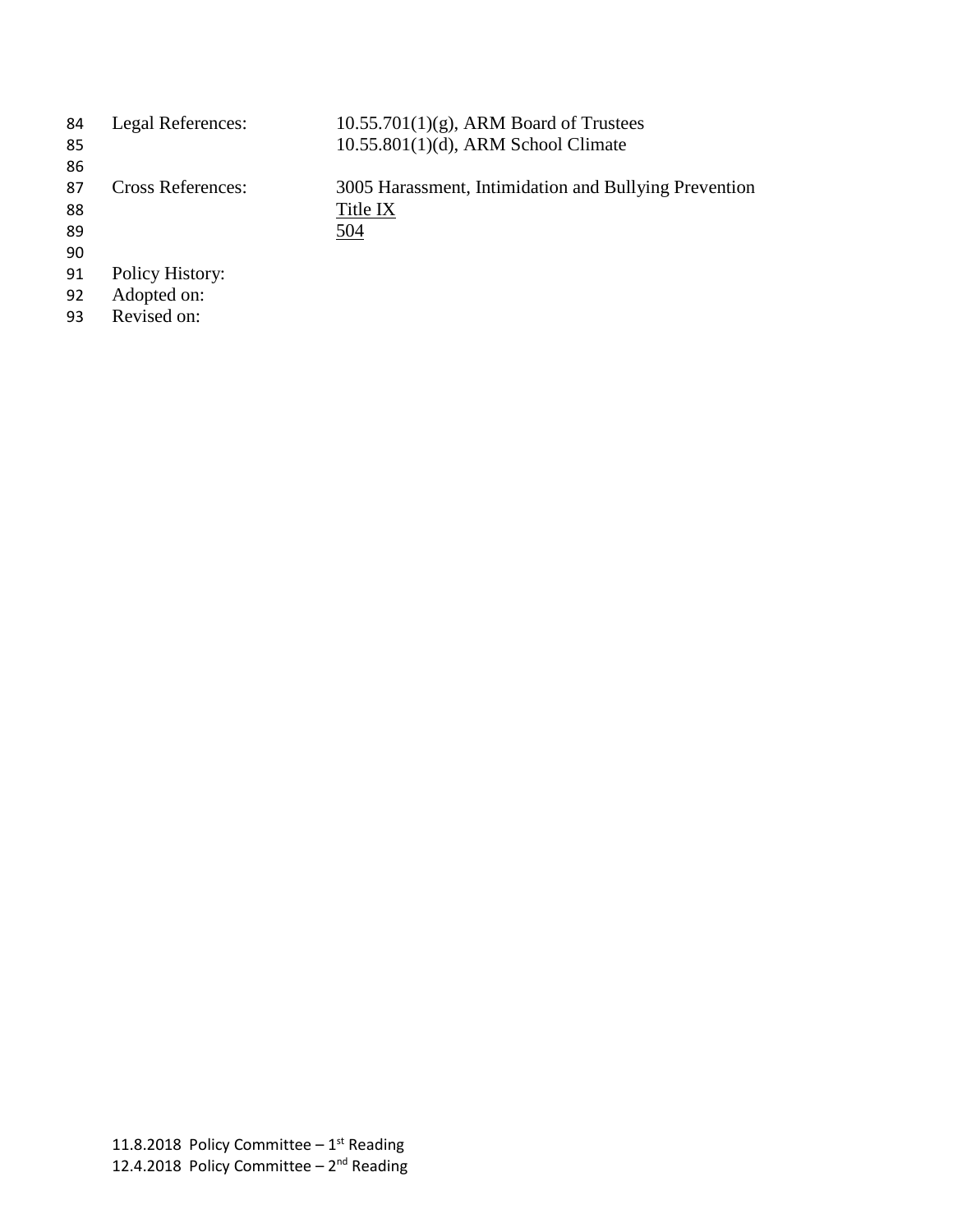## **Helena Public Schools 3005**

 STUDENTS 

# Harassment, Intimidation, and Bullying Prevention

The Board is committed to providing students with a safe and civil school environment free from

harassment, intimidation and bullying. The Board and District will not tolerate harassment,

intimidation or bullying in any form at school, school-related events (including off campus

events), school sponsored activities, school buses or any event related to school business.

Bullying, harassment, intimidation or hazing by students, staff, or third parties, is strictly

 prohibited and shall not be tolerated. Inciting, aiding, encouraging, coercing or directing others to commit acts of harassment, intimidation or bullying is prohibited under this policy.

 Intimidation, bullying and harassment include any gesture or written, verbal or physical act that is reasonably perceived as being motivated either by any actual or perceived characteristic, such

as race, color, religion, ancestry, creed, national origin, gender, sexual orientation, sexual

identity, age, culture, social origin or condition, marital status, political affiliation or a mental,

physical or sensory handicap, or by any other distinguishing characteristic.

 Intimidation, bullying and harassment include acts that a reasonable person knew or should have 22 known, under the circumstances the gesture or written or physical act (a) will have the effect of harming a student or damaging the student's property; or (b) will place a student in reasonable fear of harm to the student's person or damage to the student's property; or (3) has the effect of insulting or demeaning any student or group of students in such a way as to disrupt or interfere with the school's educational mission or the education of any student.

# *Definitions:*

 1. "Third parties" include but are not limited to coaches, school volunteers, parents, school visitors, service contractors or others engaged in District business, such as employees of businesses or organizations participating in cooperative work program with the District, and others not directly subject to District control at inter-district and intra-District athletic competitions or other school events.

 2. "District" includes District facilities, District premises, and non-District property if the student or employee is at any District-sponsored, District-approved, or District-related activity or function, such as field trips or athletic events, where students are under the control of the District or where the employee is engaged in District business.

 3. "Hazing" includes but is not limited to any act that recklessly or intentionally endangers the mental or physical health or safety of a student for the purpose of initiation or as a condition or precondition of attaining membership in or affiliation with any District- sponsored activity or grade-level attainment, including but not limited to forced consumption of any drink, alcoholic beverage, drug, or controlled substance, forced exposure to the elements, forced prolonged exclusion from social contact, sleep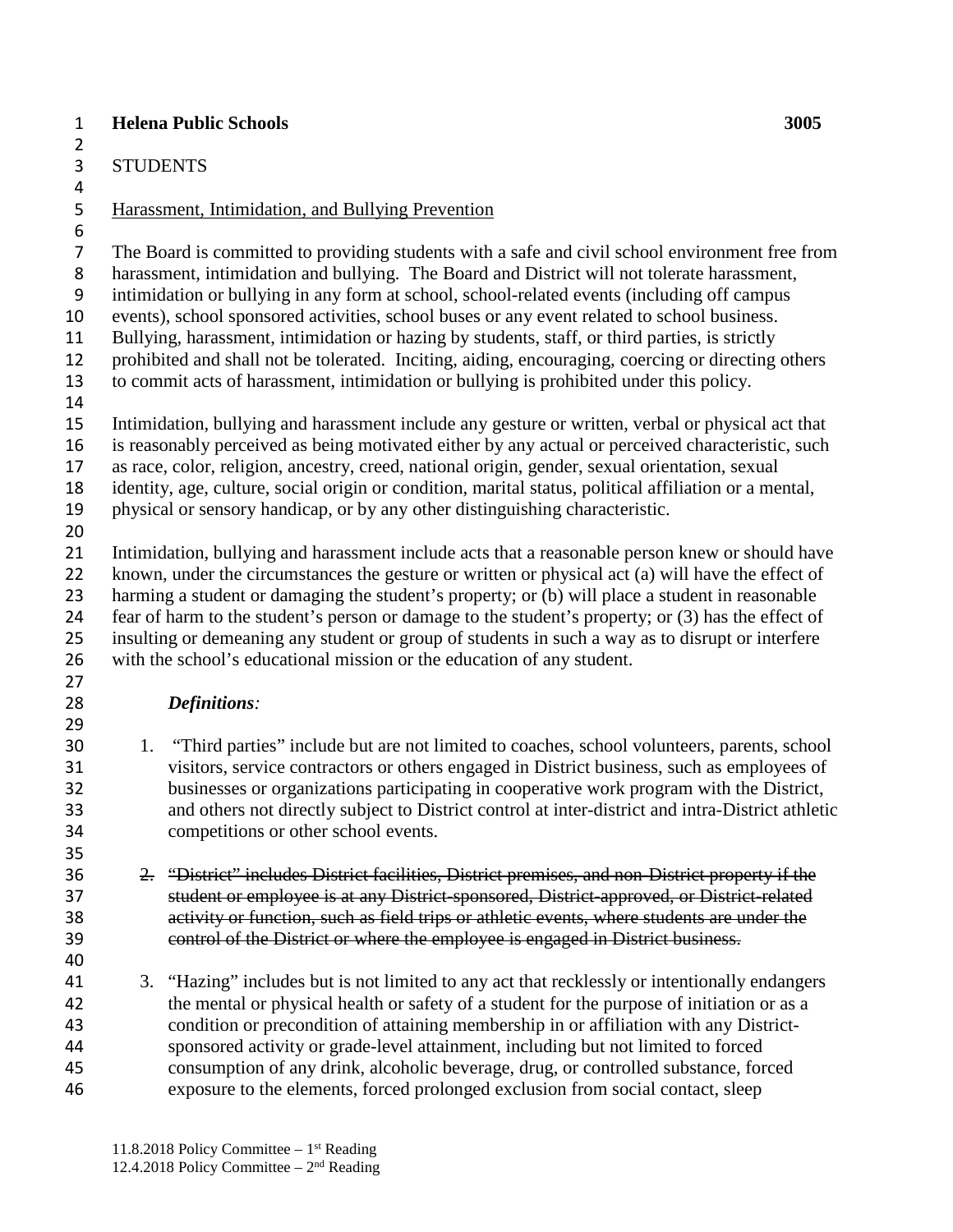- deprivation, or any other forced activity that could adversely affect the mental or physical health or safety of a student; requires, encourages, authorizes or permits another to be subject to wearing or carrying any obscene or physically burdensome article, assignment of pranks to be performed, or other such activities intended to degrade or humiliate.
- 

- 4. "Bullying" means any harassment, intimidation, hazing, or threatening, insulting, or demeaning gesture or physical contact, including any intentional written, verbal, or electronic communication (cyberbullying) or threat directed against a student that is persistent, severe, or repeated, and that substantially interferes with a student's educational benefits, opportunities, or performance, that take place on or immediately adjacent to school grounds, at any school-sponsored activity, on school-provided transportation, at any official school bus stop, or anywhere conduct may be reasonable be considered to be a threat or an attempted intimidation of a student or staff member or an interference with school purposes or an educational function, that has the effect of:
- a. Physically harming a student or damaging a student's property;
- b. Knowingly placing a student in reasonable fear of physical harm to the student or damage to the student's property;
- c. Creating a hostile educational environment, or;
- d. Substantially and materially disrupts the orderly operation of a school.
- 5. "Electronic communication device" means any mode of electronic communication, including but not limited to computers, cell phones, PDAs, or the internet.

# *Reporting*

 All complaints about behavior that may violate this policy shall be promptly investigated. Any student, employee, or third party who has knowledge of conduct in violation of this policy or feels he/she has been a victim of hazing, harassment, intimidation, or bullying in violation of this policy is encouraged to immediately report his/her concerns to the building principal or the District Administrator, who have overall responsibility for such investigations. A student may also report concerns to a teacher or counselor, who will be responsible for notifying the appropriate District official. Students who have concerns about bullying or harassment from staff members are encouraged to report their concerns to the building principal. Complaints against the building principal shall be filed with the Superintendent. Complaints against the Superintendent or District Administrator shall be filed with the Board. All staff are obligated to address bullying, harassment and intimidation as described in Board 83 policy, administrative procedures and / or staff and student handbooks.

- 
- 

# *Exhaustion of Administrative Remedies*

 A person alleging violation of any form of harassment, intimidation, hazing, or threatening, insulting, or demeaning gesture or physical contact, including any intentional written, verbal, or electronic communication, as stated above, may seek redress under any available law, either civil or criminal, after exhausting all administrative remedies.

- 
- 
-